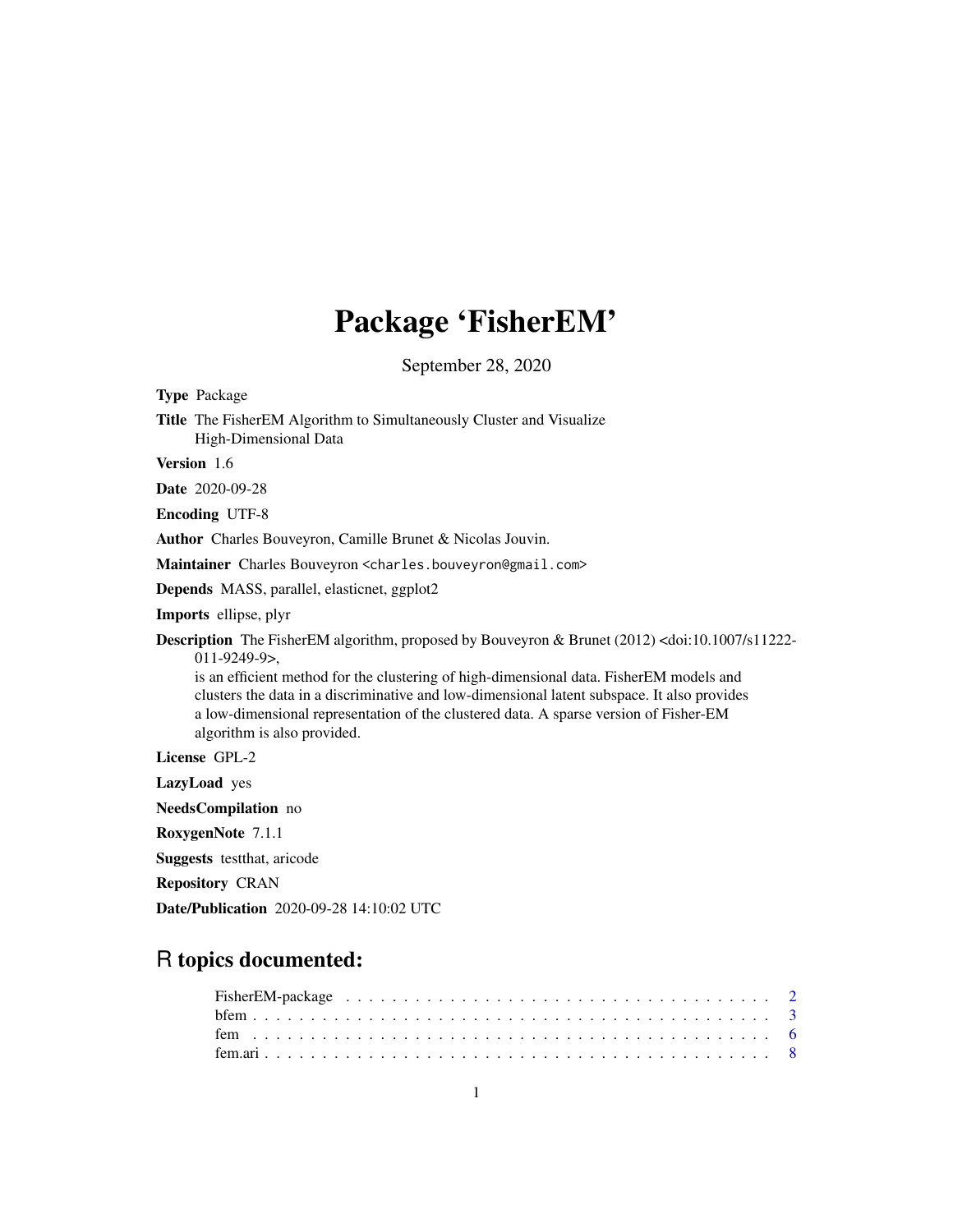<span id="page-1-0"></span>

| Index |  |  |  |  |  |  |  |  |  |  |  |  |  |  |  |  |  |  |  |  |  |
|-------|--|--|--|--|--|--|--|--|--|--|--|--|--|--|--|--|--|--|--|--|--|
|       |  |  |  |  |  |  |  |  |  |  |  |  |  |  |  |  |  |  |  |  |  |
|       |  |  |  |  |  |  |  |  |  |  |  |  |  |  |  |  |  |  |  |  |  |
|       |  |  |  |  |  |  |  |  |  |  |  |  |  |  |  |  |  |  |  |  |  |
|       |  |  |  |  |  |  |  |  |  |  |  |  |  |  |  |  |  |  |  |  |  |
|       |  |  |  |  |  |  |  |  |  |  |  |  |  |  |  |  |  |  |  |  |  |

| FisherEM-package | The FisherEM Algorithm to Simultaneously Cluster and Visualize |  |
|------------------|----------------------------------------------------------------|--|
|                  | High-Dimensional Data                                          |  |

The FisherEM algorithm, proposed by Bouveyron & Brunet (201) <doi:10.1007/s11222-011-9249- 9>, is an efficient method for the clustering of high-dimensional data. FisherEM models and clusters the data in a discriminative and low-dimensional latent subspace. It also provides a low-dimensional representation of the clustered data. A sparse version of Fisher-EM algorithm is also provided.

#### Details

| Package:  | FisherEM   |
|-----------|------------|
| Type:     | Package    |
| Version:  | 1.2.       |
| Date:     | 2012-07-09 |
| License:  | $GPL-2$    |
| LazyLoad: | yes        |

#### Author(s)

Charles Bouveyron, Camille Brunet & Nicolas Jouvin.

Maintainer: Charles Bouveyron <charles.bouveyron@gmail.com>

#### References

Charles Bouveyron, Camille Brunet (2012), "Simultaneous model-based clustering and visualization in the Fisher discriminative subspace.", Statistics and Computing, 22(1), 301-324 <doi:10.1007/s11222- 011-9249-9>.

Charles Bouveyron and Camille Brunet (2014), "Discriminative variable selection for clustering with the sparse Fisher-EM algorithm", Computational Statistics, vol. 29(3-4), pp. 489-513 <10.1007/s00180-013-0433-6>.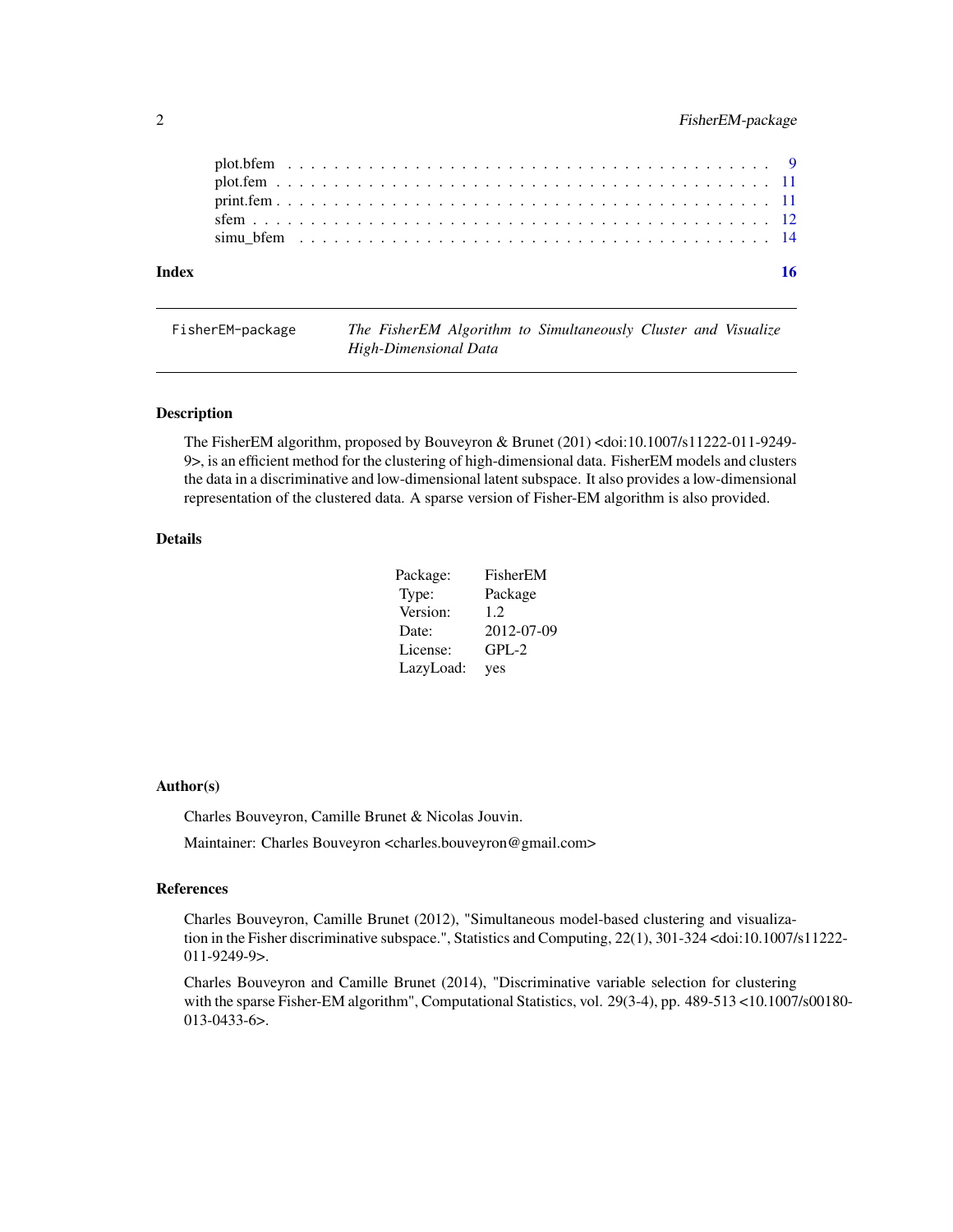<span id="page-2-1"></span><span id="page-2-0"></span>The Bayesian Fisher-EM algorithm is built on a Bayesian formulation of the model used in the [fem](#page-5-1). It is a subspace clustering method for high-dimensional data. It is based on a Gaussian Mixture Model and on the idea that the data lives in a common and low dimensional subspace. A VEM-like algorithm estimates both the discriminative subspace and the parameters of the mixture model.

#### Usage

```
bfem(
 Y,
 K = 2:6,
 model = "AkjBk",method = "gs",crit = "icl",maxit.em = 100,eps.em = 1e-06,
 maxit.ve = 3,
  eps.ve = 1e-04,lambda = 1000,emp.bayes = T,
  init = "kmeans",
  nstart = 10,
  Tinit = c(),
  kernel = ",
  disp = FALSE,
 mc.core = (detectCores() - 1),
  subset = NULL)
```

| Y     | The data matrix. Categorical variables and missing values are not allowed.                                                                                                                                                                                                                                                                                                                              |
|-------|---------------------------------------------------------------------------------------------------------------------------------------------------------------------------------------------------------------------------------------------------------------------------------------------------------------------------------------------------------------------------------------------------------|
| К     | An integer vector specifying the numbers of mixture components (clusters) among<br>which the model selection criterion will choose the most appropriate number of<br>groups. Default is 2:6.                                                                                                                                                                                                            |
| model | A vector of Bayesian discriminative latent mixture (BDLM) models to fit. There<br>are 12 different models: "DkBk", "DkB", "DBk", "DB", "AkjBk", "AkjB",<br>"AkBk", "AkBk", "AjBk", "AjB", "ABk", "AB". The option "all" executes the<br>Fisher-EM algorithm on the 12 DLM models and select the best model accord-<br>ing to the maximum value obtained by model selection criterion. Similar to<br>fem |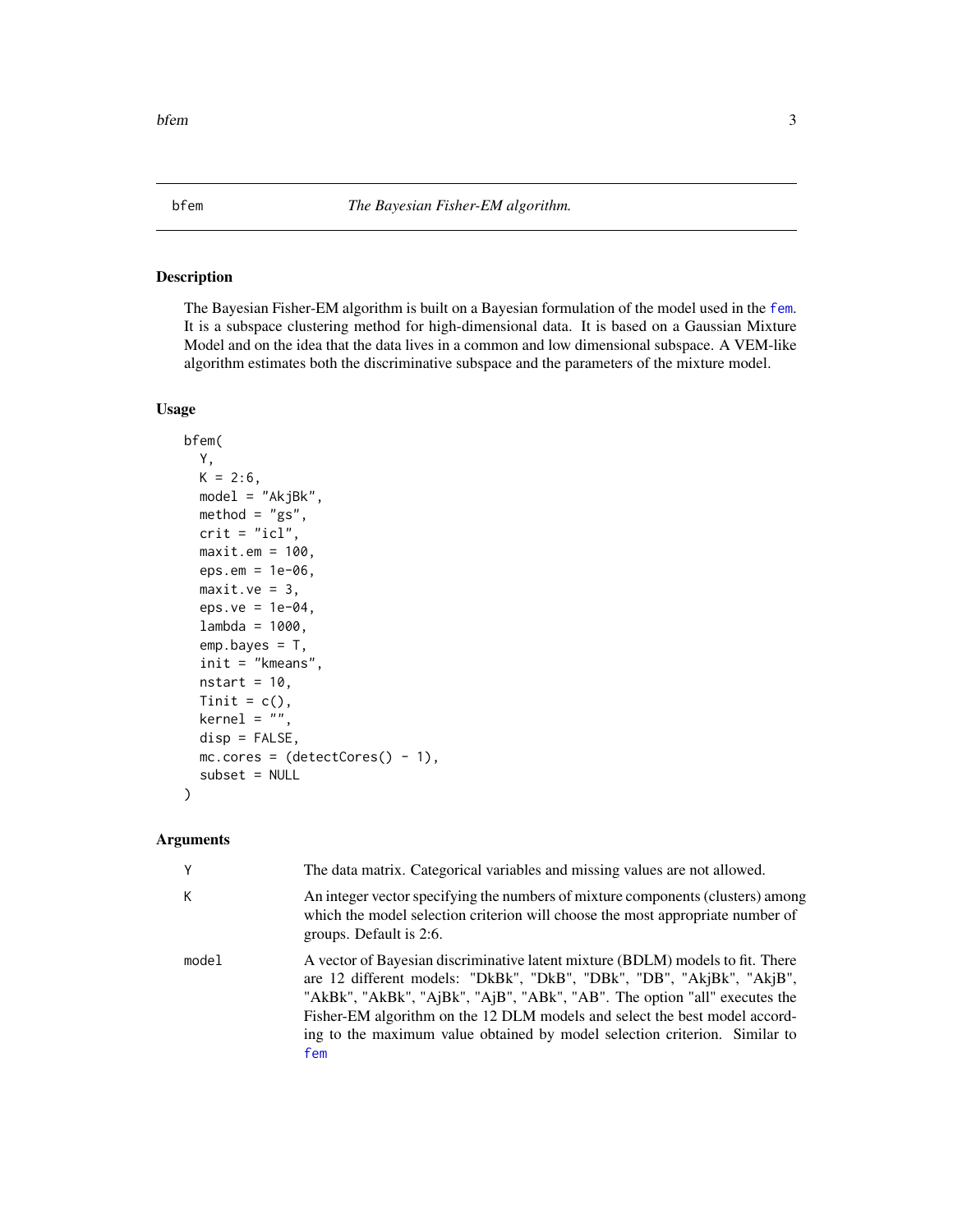| method    | The method used for the fitting of the projection matrix associated to the dis-<br>criminative subspace. Three methods are available: 'gs' (Gram-Schmidt, the<br>original proposition), 'svd' (based on SVD, faster) and 'reg' (the Fisher criterion<br>is rewritten as a regression problem). The 'gs' method is the default method.                                                                                                                                                                       |
|-----------|-------------------------------------------------------------------------------------------------------------------------------------------------------------------------------------------------------------------------------------------------------------------------------------------------------------------------------------------------------------------------------------------------------------------------------------------------------------------------------------------------------------|
| crit      | The model selection criterion to use for selecting the most appropriate model for<br>the data. There are 3 possibilities: "bic", "aic" or "icl". Default is "icl".                                                                                                                                                                                                                                                                                                                                          |
| maxit.em  | The maximum number of iterations before the stop of the main EM loop in the<br>BFEM algorithm.                                                                                                                                                                                                                                                                                                                                                                                                              |
| eps.em    | The threshold value for the likelihood differences (Aitken's criterion) to stop the<br>BFEM algorithm.                                                                                                                                                                                                                                                                                                                                                                                                      |
| maxit.ve  | The maximum number of iterations before the stop of the VE-step loop (fixed<br>point algorithm)                                                                                                                                                                                                                                                                                                                                                                                                             |
| eps.ve    | The threshold value for the likelihood differences (Aitken's criterion) to stop the<br>BFEM algorithm.                                                                                                                                                                                                                                                                                                                                                                                                      |
| lambda    | The initial value for the variance of the Gaussian prior on the means in the latent<br>space.                                                                                                                                                                                                                                                                                                                                                                                                               |
| emp.bayes | Should the hyper-parameters (mean and variance) of the prior be updated ? De-<br>fault to TRUE.                                                                                                                                                                                                                                                                                                                                                                                                             |
| init      | The initialization method for the Fisher-EM algorithm. There are 4 options:<br>"random" for a randomized initialization, "kmeans" for an initialization by the<br>kmeans algorithm, "hclust" for hierarchical clustering initialization or "user"<br>for a specific initialization through the parameter "Tinit". Default is "kmeans".<br>Notice that for "kmeans" and "random", several initializations are asked and the<br>initialization associated with the highest likelihood is kept (see "nstart"). |
| nstart    | The number of restart if the initialization is "kmeans" or "random". In such a<br>case, the initialization associated with the highest likelihood is kept.                                                                                                                                                                                                                                                                                                                                                  |
| Tinit     | A n x K matrix which contains posterior probabilities for initializing the algo-<br>rithm (each line corresponds to an individual).                                                                                                                                                                                                                                                                                                                                                                         |
| kernel    | It enables to deal with the $n < p$ problem. By default, no kernel $("")$ is used. But<br>the user has the choice between 3 options for the kernel: "linear", "sigmoid" or<br>"rbf".                                                                                                                                                                                                                                                                                                                        |
| disp      | If true, some messages are printed during the clustering. Default is false.                                                                                                                                                                                                                                                                                                                                                                                                                                 |
| mc.cores  | The number of CPUs to use to fit in parallel the different models (only for non-<br>Windows platforms). Default is the number of available cores minus 1.                                                                                                                                                                                                                                                                                                                                                   |
| subset    | A positive integer defining the size of the subsample, default is NULL. In case of<br>large data sets, it might be useful to fit a FisherEM model on a subsample of the<br>data, and then use this model to predict cluster assignments for the whole data<br>set. Notice that in, such a case, likelihood values and model selection criteria<br>are computed for the subsample and not the whole data set.                                                                                                |

### Value

A list is returned:

• K - The number of groups.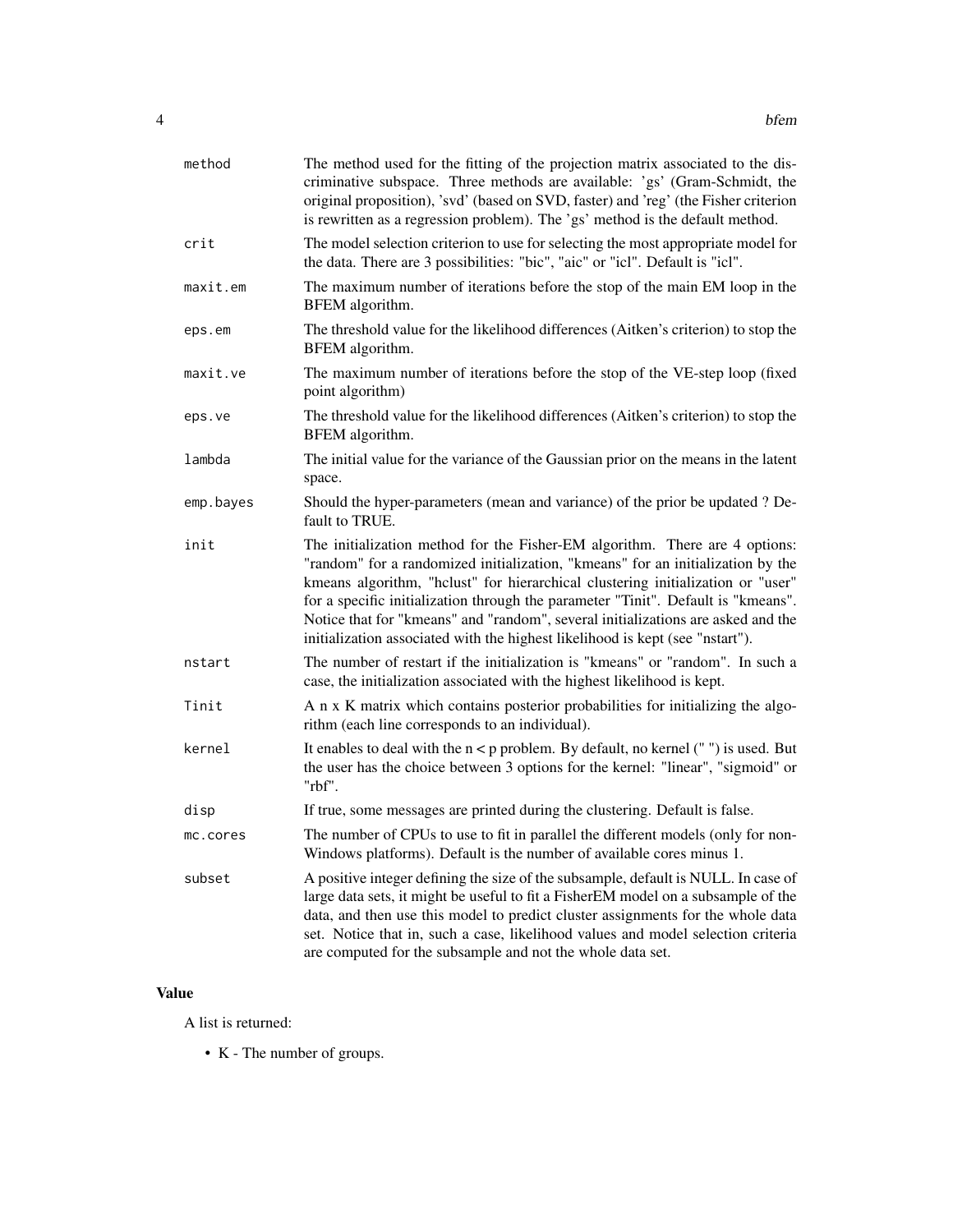- <span id="page-4-0"></span>• cls - the group membership of each individual estimated by the BFEM algorithm
- Tinit The initial posterior probalities used to start the algorithm
- d the dimension of the discriminative subspace
- elbos A vector containing the evolution of the variational lower bound at each iteration
- loglik The final value of the variational lower bound
- n\_ite The number of iteration until convergence of the BFEM algorithm
- P the posterior probabilities of each individual for each group
- U The loading matrix which determines the orientation of the discriminative subspace
- param A list containing the estimated parameters of the model
	- PI The mixture proportions
	- Sigmak An array containing estimated cluster covariances in the latent space
	- Beta The noise variance in each cluster
- var\_param A list containing the variational distribution parameters
	- logtau A n x K matrix containing the logarithm of the multinomial parameters of  $q(Z)$
	- Varmeank A K x d matrix containing the variational mean
	- Varcovk A d x d x K array containing the variational covariance matrices.
- proj The projected data on the discriminative subspace.
- aic The value of the Akaike information criterion
- bic The value of the Bayesian information criterion
- icl The value of the integrated completed likelihood criterion
- method The method used in the F-step
- call The call of the function
- crit The model selection criterion used

#### See Also

[fem](#page-5-1)

#### Examples

```
# Chang's 1983 setting
simu = simu_bfem(300, which = "Chang1983")
Y = simu$Y
res.bfem = bfem(Y, K = 2:6, model=c('AB'), init = 'kmeans', nstart = 1,
               maxit.em = 10, eps.em = 1e-3, maxit.ve = 3, mc.cores = 2)
```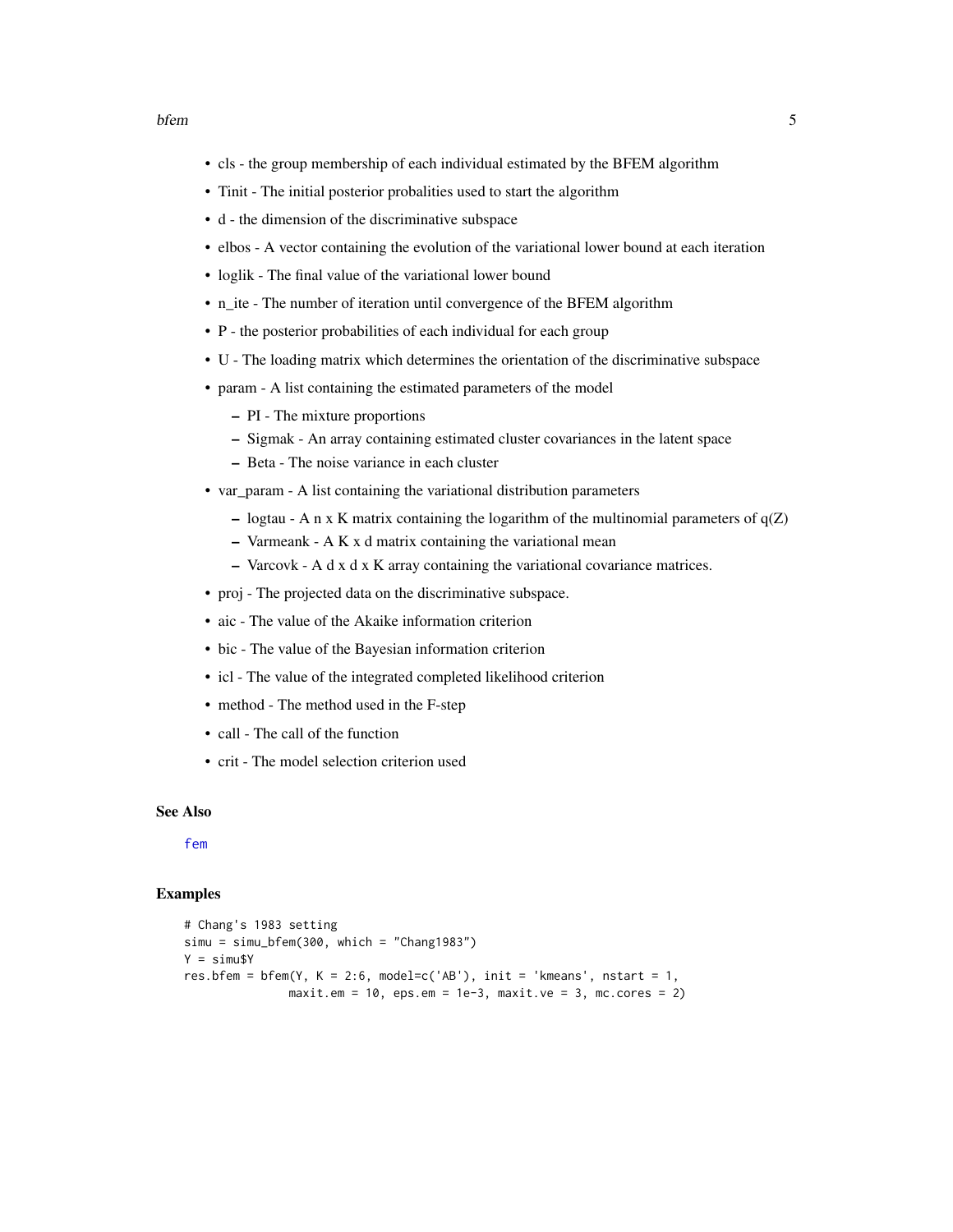<span id="page-5-1"></span><span id="page-5-0"></span>The Fisher-EM algorithm is a subspace clustering method for high-dimensional data. It is based on the Gaussian Mixture Model and on the idea that the data lives in a common and low dimensional subspace. An EM-like algorithm estimates both the discriminative subspace and the parameters of the mixture model.

#### Usage

```
fem(Y,K=2:6,model='AkjBk',method='gs',crit='icl',maxit=50,eps=1e-4,init='kmeans',
            nstart=5,Tinit=c(),kernel='',disp=FALSE,mc.cores=(detectCores()-1),
                subset=NULL)
```

| Υ      | The data matrix. Categorical variables and missing values are not allowed.                                                                                                                                                                                                                                                                                                                                                                                                                                  |
|--------|-------------------------------------------------------------------------------------------------------------------------------------------------------------------------------------------------------------------------------------------------------------------------------------------------------------------------------------------------------------------------------------------------------------------------------------------------------------------------------------------------------------|
| K      | An integer vector specifying the numbers of mixture components (clusters) among<br>which the model selection criterion will choose the most appropriate number of<br>groups. Default is 2:6.                                                                                                                                                                                                                                                                                                                |
| model  | A vector of discriminative latent mixture (DLM) models to fit. There are 12<br>different models: "DkBk", "DkB", "DBk", "DB", "AkjBk", "AkjB", "AkBk",<br>"AkBk", "AjBk", "AjB", "ABk", "AB". The option "all" executes the Fisher-<br>EM algorithm on the 12 DLM models and select the best model according to<br>the maximum value obtained by model selection criterion.                                                                                                                                  |
| method | The method used for the fitting of the projection matrix associated to the dis-<br>criminative subspace. Three methods are available: 'gs' (Gram-Schmidt, the<br>original proposition), 'svd' (based on SVD, fastest approach, it should be pre-<br>ferred on large data sets) and 'reg' (the Fisher criterion is rewritten as a re-<br>gression problem). The 'gs' method is the default method since it is the most<br>efficient one on most data sets.                                                   |
| crit   | The model selection criterion to use for selecting the most appropriate model for<br>the data. There are 3 possibilities: "bic", "aic" or "icl". Default is "icl".                                                                                                                                                                                                                                                                                                                                          |
| maxit  | The maximum number of iterations before the stop of the Fisher-EM algorithm.                                                                                                                                                                                                                                                                                                                                                                                                                                |
| eps    | The threshold value for the likelihood differences to stop the Fisher-EM algo-<br>rithm.                                                                                                                                                                                                                                                                                                                                                                                                                    |
| init   | The initialization method for the Fisher-EM algorithm. There are 4 options:<br>"random" for a randomized initialization, "kmeans" for an initialization by the<br>kmeans algorithm, "hclust" for hierarchical clustering initialization or "user"<br>for a specific initialization through the parameter "Tinit". Default is "kmeans".<br>Notice that for "kmeans" and "random", several initializations are asked and the<br>initialization associated with the highest likelihood is kept (see "nstart"). |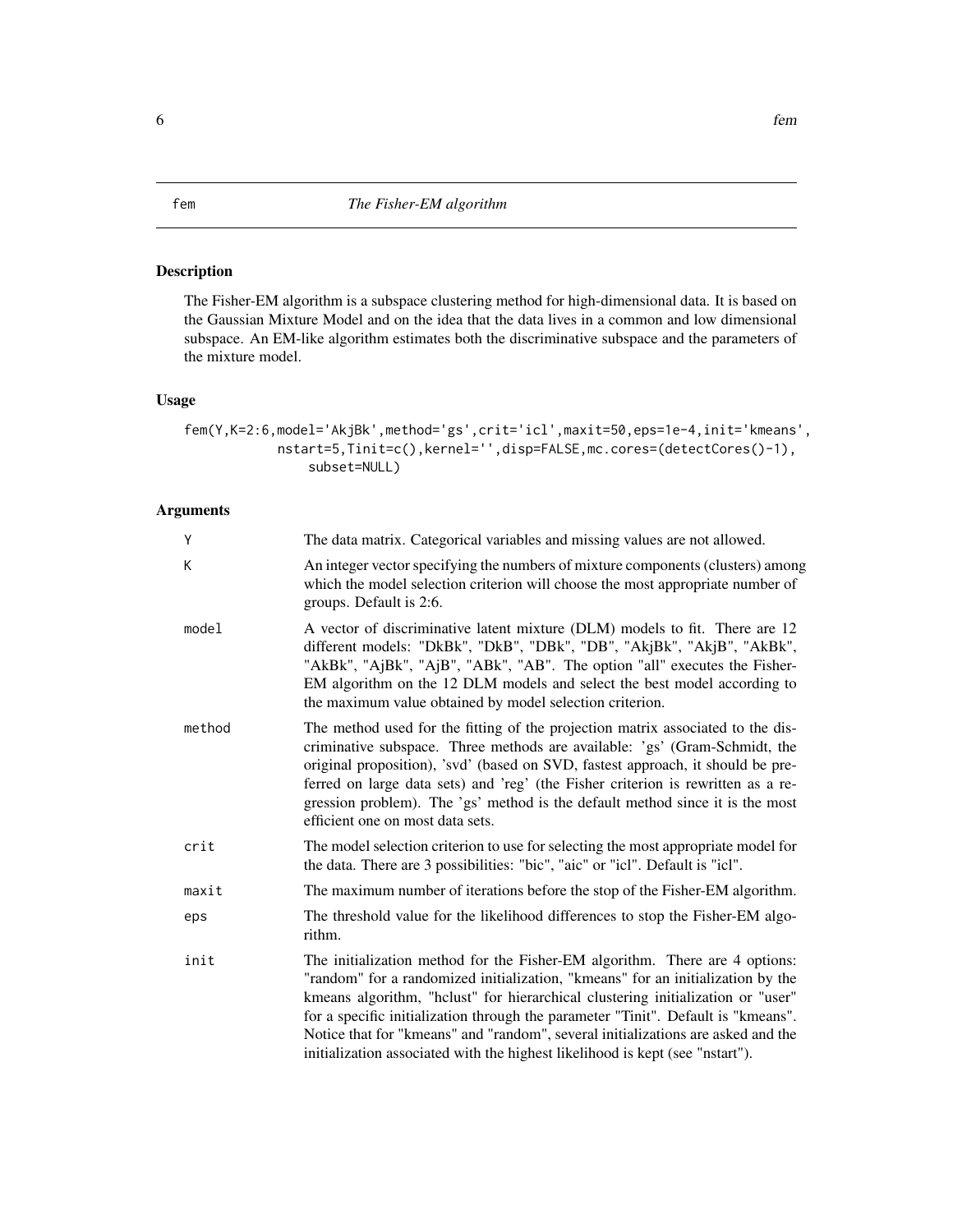| nstart   | The number of restart if the initialization is "kmeans" or "random". In such a<br>case, the initialization associated with the highest likelihood is kept.                                                                                                                                                                                                                                                    |
|----------|---------------------------------------------------------------------------------------------------------------------------------------------------------------------------------------------------------------------------------------------------------------------------------------------------------------------------------------------------------------------------------------------------------------|
| Tinit    | A n x K matrix which contains posterior probabilities for initializing the algo-<br>rithm (each line corresponds to an individual).                                                                                                                                                                                                                                                                           |
| kernel   | It enables to deal with the $n < p$ problem. By default, no kernel ("") is used. But<br>the user has the choice between 3 options for the kernel: "linear", "sigmoid" or<br>"rbf".                                                                                                                                                                                                                            |
| disp     | If true, some messages are printed during the clustering. Default is false.                                                                                                                                                                                                                                                                                                                                   |
| mc.cores | The number of CPUs to use to fit in parallel the different models (only for non-<br>Windows platforms). Default is the number of available cores minus 1.                                                                                                                                                                                                                                                     |
| subset   | A positive integer defining the size of the subsample, default is NULL. In case of<br>large data sets, it might be useful to fit a Fisher EM model on a subsample of the<br>data, and then use this model to predict cluster assignments for the whole data<br>set. Notice that in, such a case, likelihood values and model selection criteria<br>are computed for the subsample and not the whole data set. |

#### Value

A list is returned:

| К       | The number of groups.                                                                    |
|---------|------------------------------------------------------------------------------------------|
| cls     | the group membership of each individual estimated by the Fisher-EM algorithm.            |
| P       | the posterior probabilities of each individual for each group.                           |
| U       | The loading matrix which determines the orientation of the discriminative sub-<br>space. |
| mean    | The estimated mean in the subspace.                                                      |
| my      | The estimated mean in the observation space.                                             |
| prop    | The estimated mixture proportion.                                                        |
| D       | The covariance matrices in the subspace.                                                 |
| aic     | The value of the Akaike information criterion.                                           |
| bic     | The value of the Bayesian information criterion.                                         |
| icl     | The value of the integrated completed likelihood criterion.                              |
| loglik  | The log-likelihood values computed at each iteration of the FEM algorithm.               |
| $_{11}$ | the log-likelihood value obtained at the last iteration of the FEM algorithm.            |
| method  | The method used.                                                                         |
| call    | The call of the function.                                                                |
| plot    | Some information to pass to the plot.fem function.                                       |
| crit    | The model selction criterion used.                                                       |

### Author(s)

Charles Bouveyron, Camille Brunet & Nicolas Jouvin.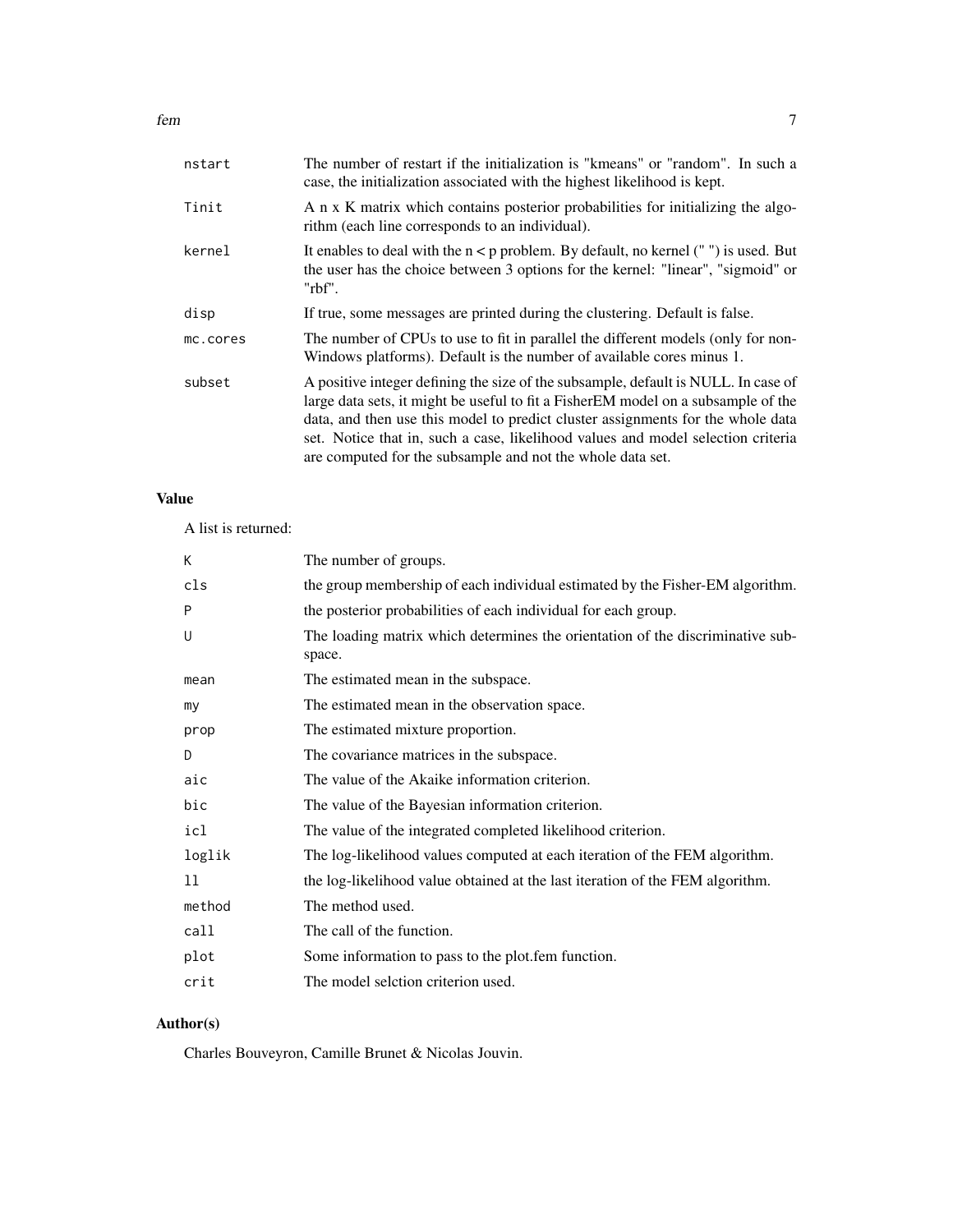#### <span id="page-7-0"></span>References

Charles Bouveyron and Camille Brunet (2012), Simultaneous model-based clustering and visualization in the Fisher discriminative subspace, Statistics and Computing, 22(1), 301-324 <doi:10.1007/s11222- 011-9249-9>.

Charles Bouveyron and Camille Brunet (2014), "Discriminative variable selection for clustering with the sparse Fisher-EM algorithm", Computational Statistics, vol. 29(3-4), pp. 489-513 <10.1007/s00180- 013-0433-6>.

#### See Also

sfem, plot.fem, fem.ari, summary.fem

#### Examples

```
data(iris)
res = fem(iris[,-5],K=3,model='AkBk',method='gs')
res
plot(res)
fem.ari(res,as.numeric(iris$Species))
table(iris$Species,res$cls)
```

```
# Fit several models and numbers of groups (use by default on non-Windows
# platforms the parallel computing).
res = fem(iris[,-5],K=2:6,model='all',method='gs', mc.cores=2)
res
plot(res)
fem.ari(res,as.numeric(iris$Species))
table(iris$Species,res$cls)
```
fem.ari *Adjusted Rand index*

#### Description

The function computes the adjusted Rand index (ARI) which allows to compare two clustering partitions.

#### Usage

fem.ari(x,y)

| A 'fem' object containing the first partition to compare. |
|-----------------------------------------------------------|
| The second partition to compare (as vector).              |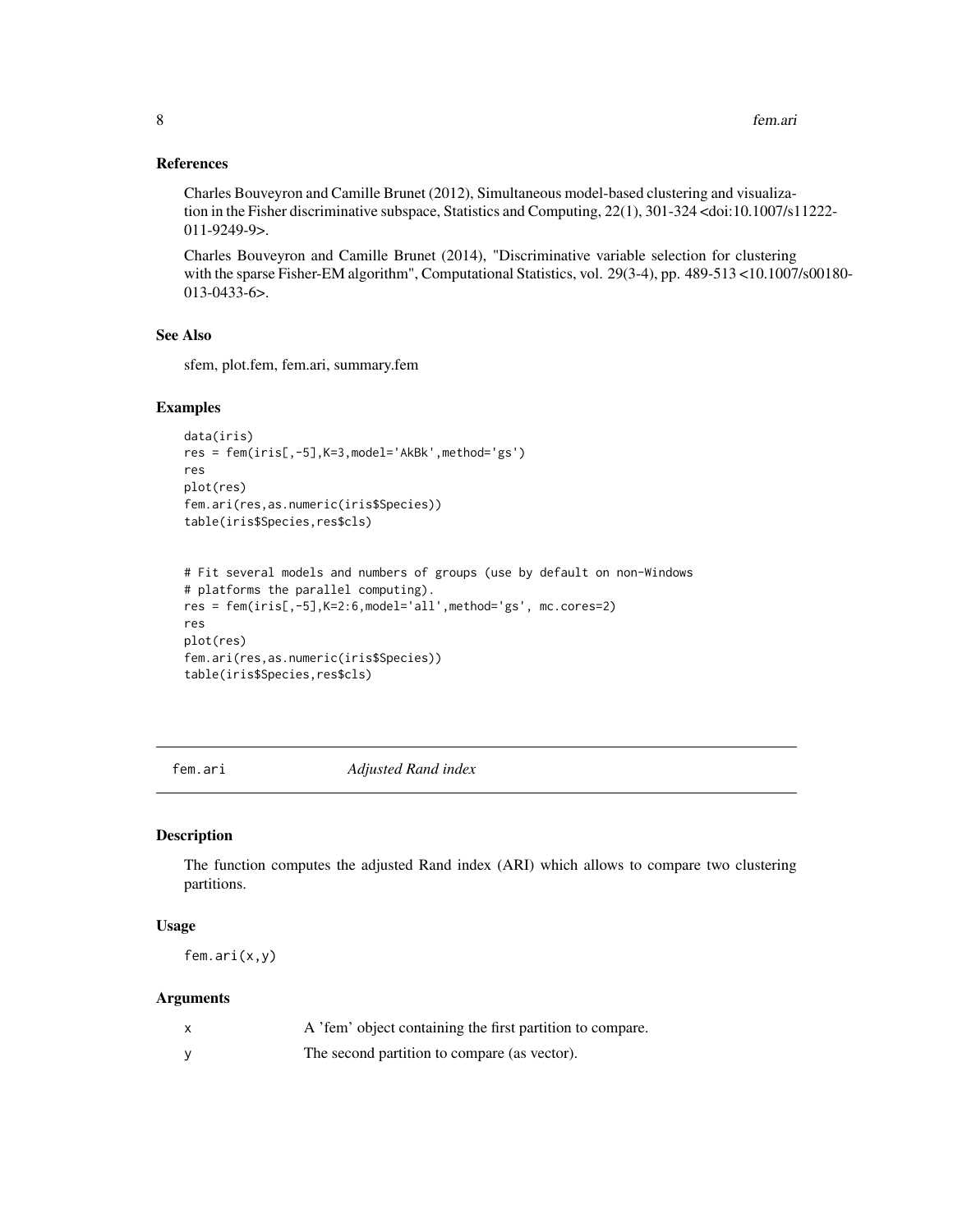#### <span id="page-8-0"></span>plot.bfem 9

#### Value

ari The value of the ARI.

#### See Also

fem, sfem, plot.fem, summary.fem

#### Examples

```
data(iris)
res = fem(iris[,-5],K=3,model='DkBk',method='reg')
res
plot(res)
fem.ari(res,as.numeric(iris[,5]))
```
### plot.bfem *Plotting function*

#### Description

Utility function to plot the results of the BFEM algorithm. The S3 plot function is a wrapper function over the 3 other functions

#### Usage

```
## S3 method for class 'bfem'
plot(x, type = "subspace", ...)plot_subspace(
  x,
  alpha_levels = c(0.95),
 plot.dims = c(1, 2),
  show.ellipses = T,
  show.uncertainty = T,
  size = 2,
  cex.uncertainty = 1,
  ...
\mathcal{L}plot_bound(x, ...)
plot\_crit(x, crit = NULL, ...)
```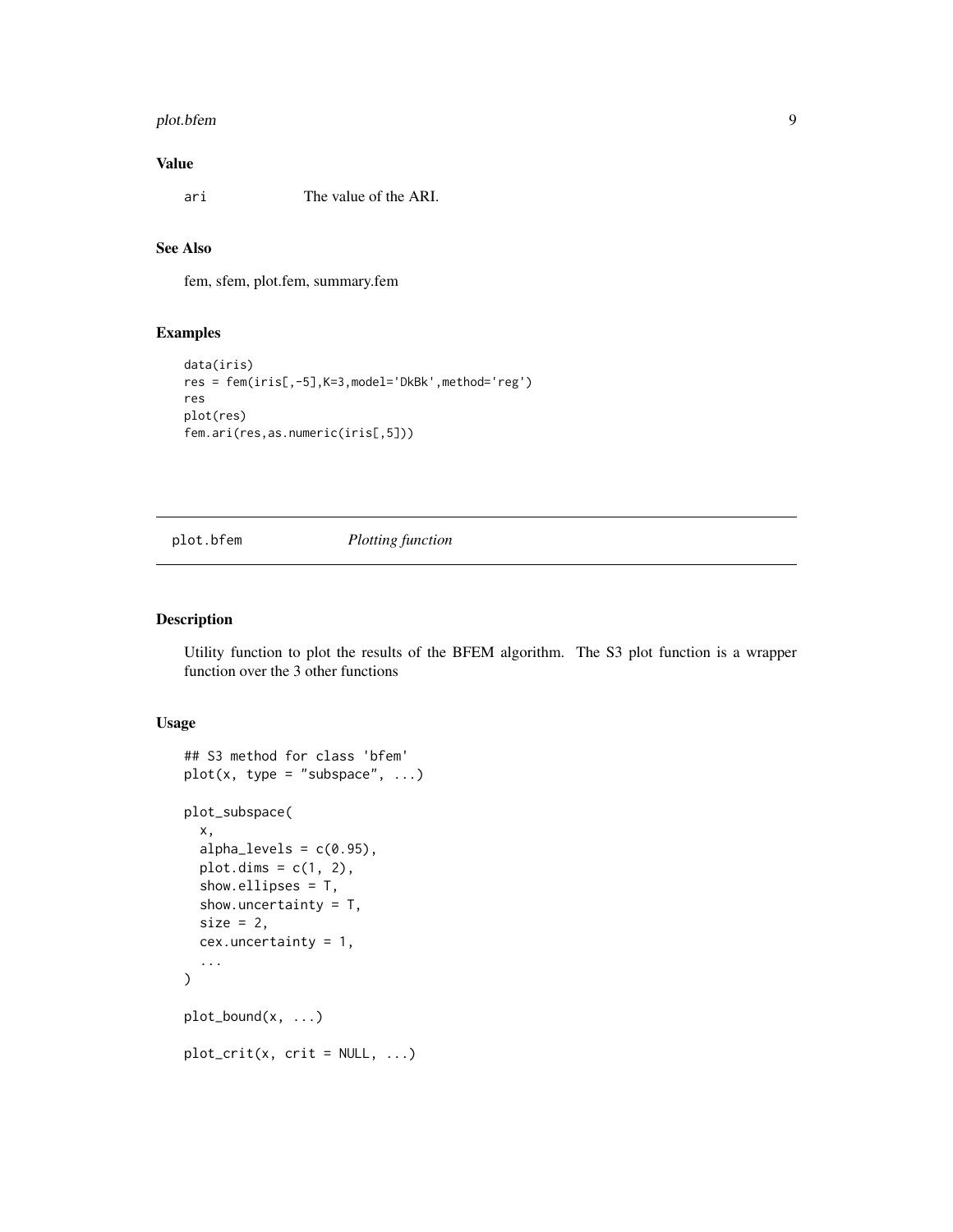#### <span id="page-9-0"></span>Arguments

| x                | The results of bfem.                                                                                                                                                                                                                                                                      |
|------------------|-------------------------------------------------------------------------------------------------------------------------------------------------------------------------------------------------------------------------------------------------------------------------------------------|
| type             | The plot type:                                                                                                                                                                                                                                                                            |
|                  | • "subspace" (default) - Uses plot_subspace () to plot the projected data<br>• "criterion" - Uses plot_crit() to plot the criterion value.                                                                                                                                                |
|                  | • "elbo" - Uses plot_bound() to plot the variational lower bound evolution.                                                                                                                                                                                                               |
| $\cdots$         | Additional parameter to pass to corxponding functions:                                                                                                                                                                                                                                    |
| alpha_levels     | A vector giving the desired Gaussian ellipses level set. Default to 0.95.                                                                                                                                                                                                                 |
| plot.dims        | The dimension to be plotted. Default to the first two dimensions.                                                                                                                                                                                                                         |
| show.ellipses    | Should Gaussian ellipses be plotted. Default to TRUE                                                                                                                                                                                                                                      |
| show.uncertainty |                                                                                                                                                                                                                                                                                           |
|                  | Should uncertainty be plotted. A point is considered uncertain if its posterior<br>probability of membership is peaked toward 2 or more clusters. Graphically, it<br>can be displayed with a bigger point size depending on the uncertainty level,<br>bigger points being more uncertain. |
| size             | The point size.                                                                                                                                                                                                                                                                           |
| cex.uncertainty  |                                                                                                                                                                                                                                                                                           |
|                  | The multiplicative factor for the basic point size controlling the size of uncertain<br>points.                                                                                                                                                                                           |
| crit             | Used to specify which criterion should be plotted. Possible values are "aic",<br>"bic" and 'icl. The default is the criterion used in the algorithm.                                                                                                                                      |

#### Value

a ggplot2 plot object

#### Functions

- plot\_subspace: Plot Y projected on the 'plot.dims' dimensions of the latent space
- plot\_bound: plot the variational bound evolution
- plot\_crit: Plot the criterion xult

#### Examples

```
data(iris)
Y = \text{iris}[, -5]res = bfem(Y, 3, model = 'DB')gg = plot(x=res, type = "subspace")print(gg)
```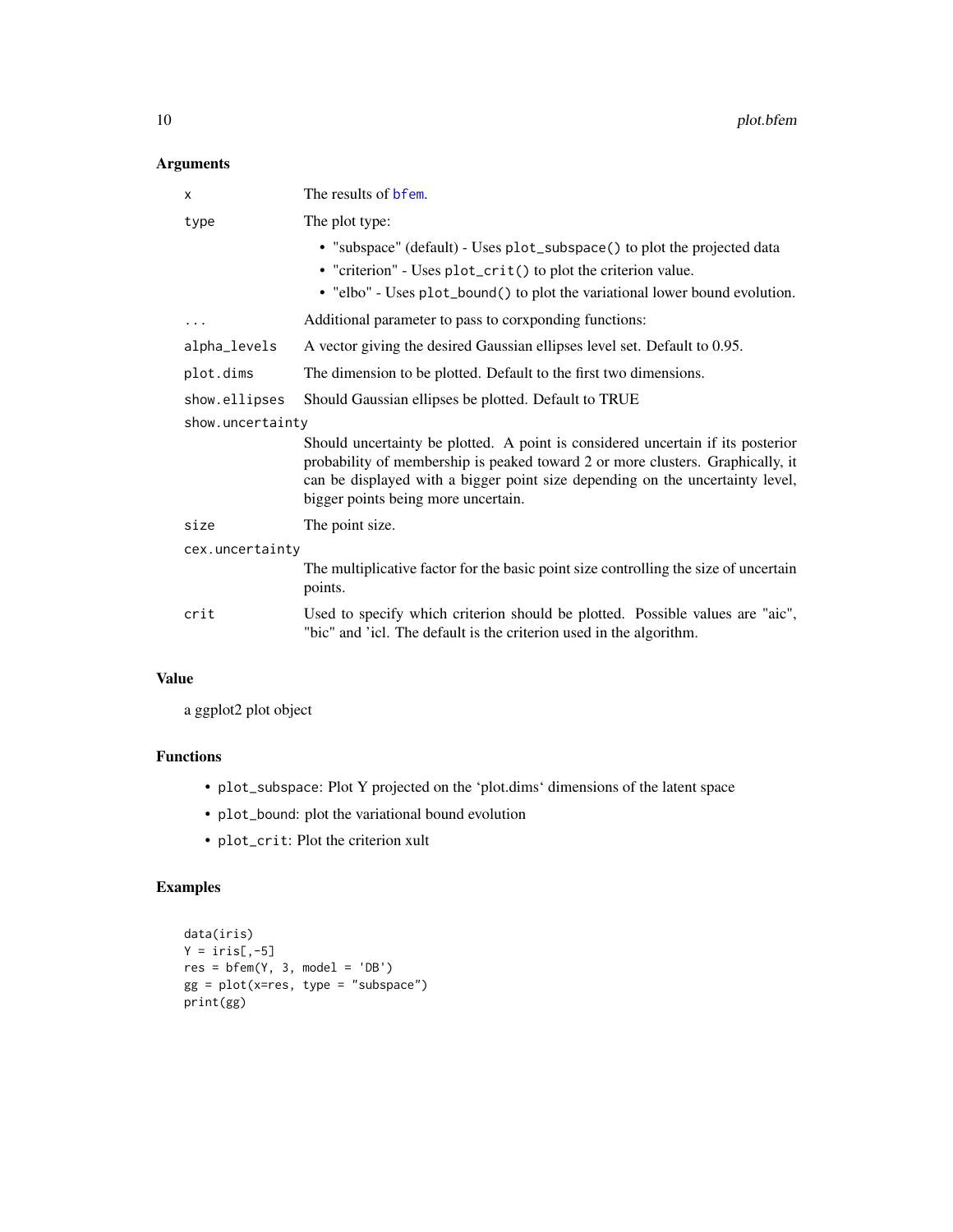<span id="page-10-0"></span>

This function plots different information about 'fem' objects such as model selection, log-likelihood evolution and visualization of the clustered data into the discriminative subspace fitted by the Fisher-EM algorithm.

#### Usage

```
## S3 method for class 'fem'
plot(x, frame=0, crit=c(),...)
```
#### Arguments

| X.       | The fem object.                                                                                                                    |
|----------|------------------------------------------------------------------------------------------------------------------------------------|
| frame    | 0: all plots; 1: selection of the number of groups; 2: log-likelihood; projection<br>of the data into the discriminative subspace. |
| crit     | The model selection criterion to display. Default is the criterion used in the<br>'fem' function ('icl' by default).               |
| $\ddots$ | Additional options to pass to the plot function.                                                                                   |

#### See Also

fem, sfem, fem.ari, summary.fem

#### Examples

```
data(iris)
res = fem(iris[,-5],K=3,model='DkBk',method='reg')
res
plot(res)
fem.ari(res,as.numeric(iris[,5]))
```
print.fem *The print function for 'fem' objects.*

#### Description

This function summarizes 'fem' objects. It in particular indicates which DLM model has been chosen and displays the loading matrix 'U' if the original dimension is smaller than 10.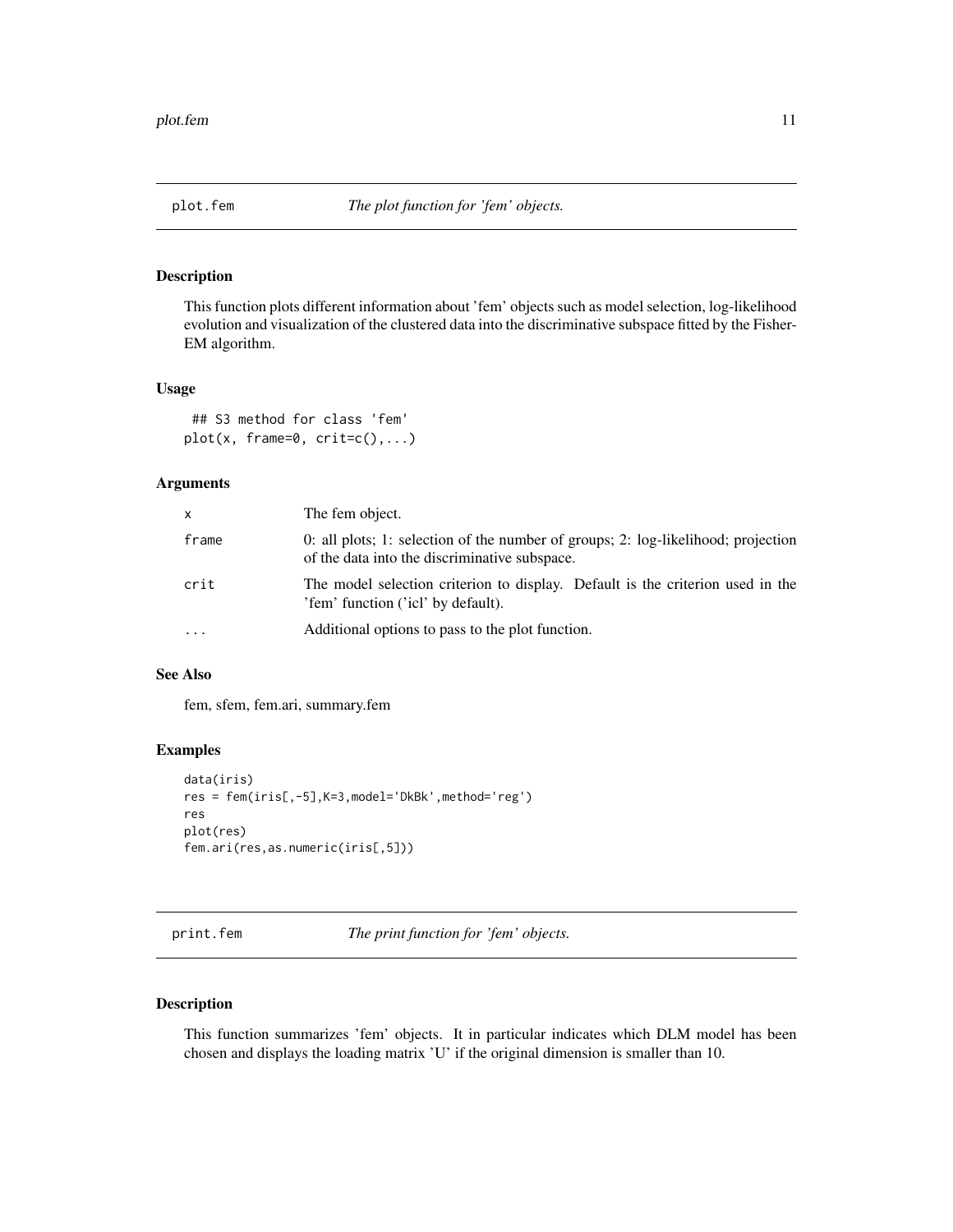#### <span id="page-11-0"></span>Usage

```
## S3 method for class 'fem'
print(x, \ldots)
```
#### Arguments

|          | The fem object.                                     |
|----------|-----------------------------------------------------|
| $\cdots$ | Additional options to pass to the summary function. |

### See Also

fem, sfem, fem.ari, plot.fem

#### Examples

```
data(iris)
res = fem(iris[,-5],K=3,model='DkBk',method='reg')
res
plot(res)
fem.ari(res,as.numeric(iris[,5]))
```
sfem *The sparse Fisher-EM algorithm*

#### Description

The sparse Fisher-EM algorithm is a sparse version of the Fisher-EM algorithm. The sparsity is introduced within the F step which estimates the discriminative subspace. The sparsity on U is obtained by adding a l1 penalty to the optimization problem of the F step.

#### Usage

```
sfem(Y,K=2:6,obj=NULL,model='AkjBk',method='reg',crit='icl',maxit=50,eps=1e-6,
   init='kmeans',nstart=5,Tinit=c(),kernel='',disp=FALSE,l1=0.1,l2=0,nbit=2)
```

| Y     | The data matrix. Categorical variables and missing values are not allowed.                                                                                                                                                                                                                                                                                                 |
|-------|----------------------------------------------------------------------------------------------------------------------------------------------------------------------------------------------------------------------------------------------------------------------------------------------------------------------------------------------------------------------------|
| К     | An integer vector specifying the numbers of mixture components (clusters) among<br>which the model selection criterion will choose the most appropriate number of<br>groups. Default is 2:6.                                                                                                                                                                               |
| obj   | An object of class 'fem' previously learned with the 'fem' function which will<br>be used as initialization of the sparse Fisher EM algorithm.                                                                                                                                                                                                                             |
| model | A vector of discriminative latent mixture (DLM) models to fit. There are 12<br>different models: "DkBk", "DkB", "DBk", "DB", "AkjBk", "AkjB", "AkBk",<br>"AkBk", "AjBk", "AjB", "ABk", "AB". The option "all" executes the Fisher-<br>EM algorithm on the 12 DLM models and select the best model according to<br>the maximum value obtained by model selection criterion. |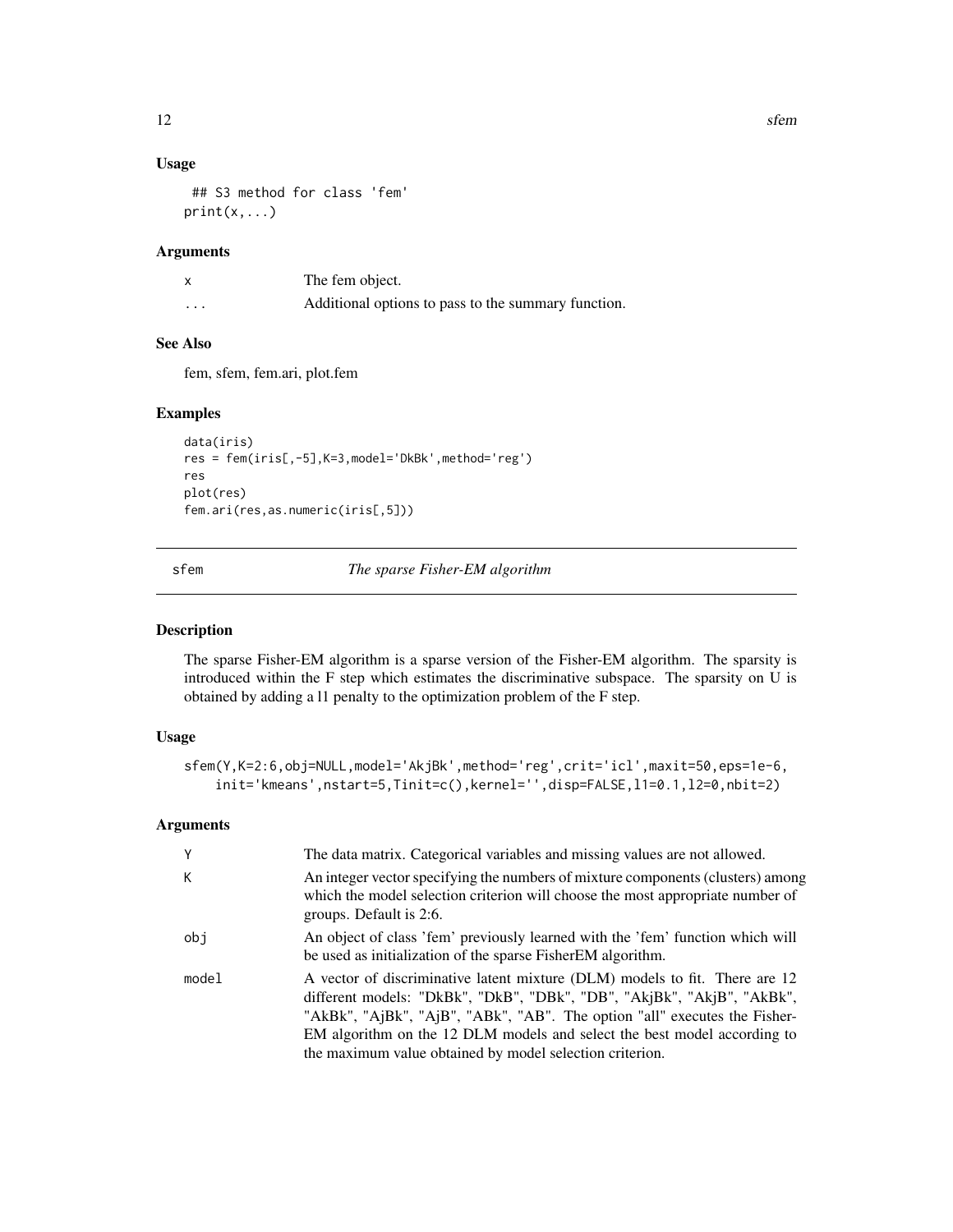| method | The method use for the fitting of the projection matrix associated to the discrim-<br>inative subspace. Three methods are available: 'svd', 'reg' and 'gs'. The 'reg'<br>method is the default.                                                                                                                                                                                                                                                                                                             |
|--------|-------------------------------------------------------------------------------------------------------------------------------------------------------------------------------------------------------------------------------------------------------------------------------------------------------------------------------------------------------------------------------------------------------------------------------------------------------------------------------------------------------------|
| crit   | The model selection criterion to use for selecting the most appropriate model for<br>the data. There are 3 possibilities: "bic", "aic" or "icl". Default is "icl".                                                                                                                                                                                                                                                                                                                                          |
| maxit  | The maximum number of iterations before the stop of the Fisher-EM algorithm.                                                                                                                                                                                                                                                                                                                                                                                                                                |
| eps    | The threshold value for the likelihood differences to stop the Fisher-EM algo-<br>rithm.                                                                                                                                                                                                                                                                                                                                                                                                                    |
| init   | The initialization method for the Fisher-EM algorithm. There are 4 options:<br>"random" for a randomized initialization, "kmeans" for an initialization by the<br>kmeans algorithm, "hclust" for hierarchical clustering initialization or "user"<br>for a specific initialization through the parameter "Tinit". Default is "kmeans".<br>Notice that for "kmeans" and "random", several initializations are asked and the<br>initialization associated with the highest likelihood is kept (see "nstart"). |
| nstart | The number of restart if the initialization is "kmeans" or "random". In such a<br>case, the initialization associated with the highest likelihood is kept.                                                                                                                                                                                                                                                                                                                                                  |
| Tinit  | A n x K matrix which contains posterior probabilities for initializing the algo-<br>rithm (each line corresponds to an individual).                                                                                                                                                                                                                                                                                                                                                                         |
| kernel | It enables to deal with the $n < p$ problem. By default, no kernel $("")$ is used. But<br>the user has the choice between 3 options for the kernel: "linear", "sigmoid" or<br>"rbf".                                                                                                                                                                                                                                                                                                                        |
| disp   | If true, some messages are printed during the clustering. Default is false.                                                                                                                                                                                                                                                                                                                                                                                                                                 |
| 11     | The 11 penalty value (lasso) which has to be in $[0,1]$ . A small value (close to 0)<br>leads to a very sparse loading matrix whereas a value equals to 1 corresponds to<br>no sparsity. Default is 0.1.                                                                                                                                                                                                                                                                                                    |
| 12     | The 12 penalty value (elasticnet). Defaults is $0$ (no regularization).                                                                                                                                                                                                                                                                                                                                                                                                                                     |
| nbit   | The number of iterations for the lasso procedure. Defaults is 2.                                                                                                                                                                                                                                                                                                                                                                                                                                            |
|        |                                                                                                                                                                                                                                                                                                                                                                                                                                                                                                             |

#### Value

A list is returned:

| К    | The number of groups.                                                                    |
|------|------------------------------------------------------------------------------------------|
| cls  | the group membership of each individual estimated by the Fisher-EM algorithm.            |
| P    | the posterior probabilities of each individual for each group.                           |
| U    | The loading matrix which determines the orientation of the discriminative sub-<br>space. |
| mean | The estimated mean in the subspace.                                                      |
| my   | The estimated mean in the observation space.                                             |
| prop | The estimated mixture proportion.                                                        |
| D    | The covariance matrices in the subspace.                                                 |
| aic  | The value of the Akaike information criterion.                                           |
| bic  | The value of the Bayesian information criterion.                                         |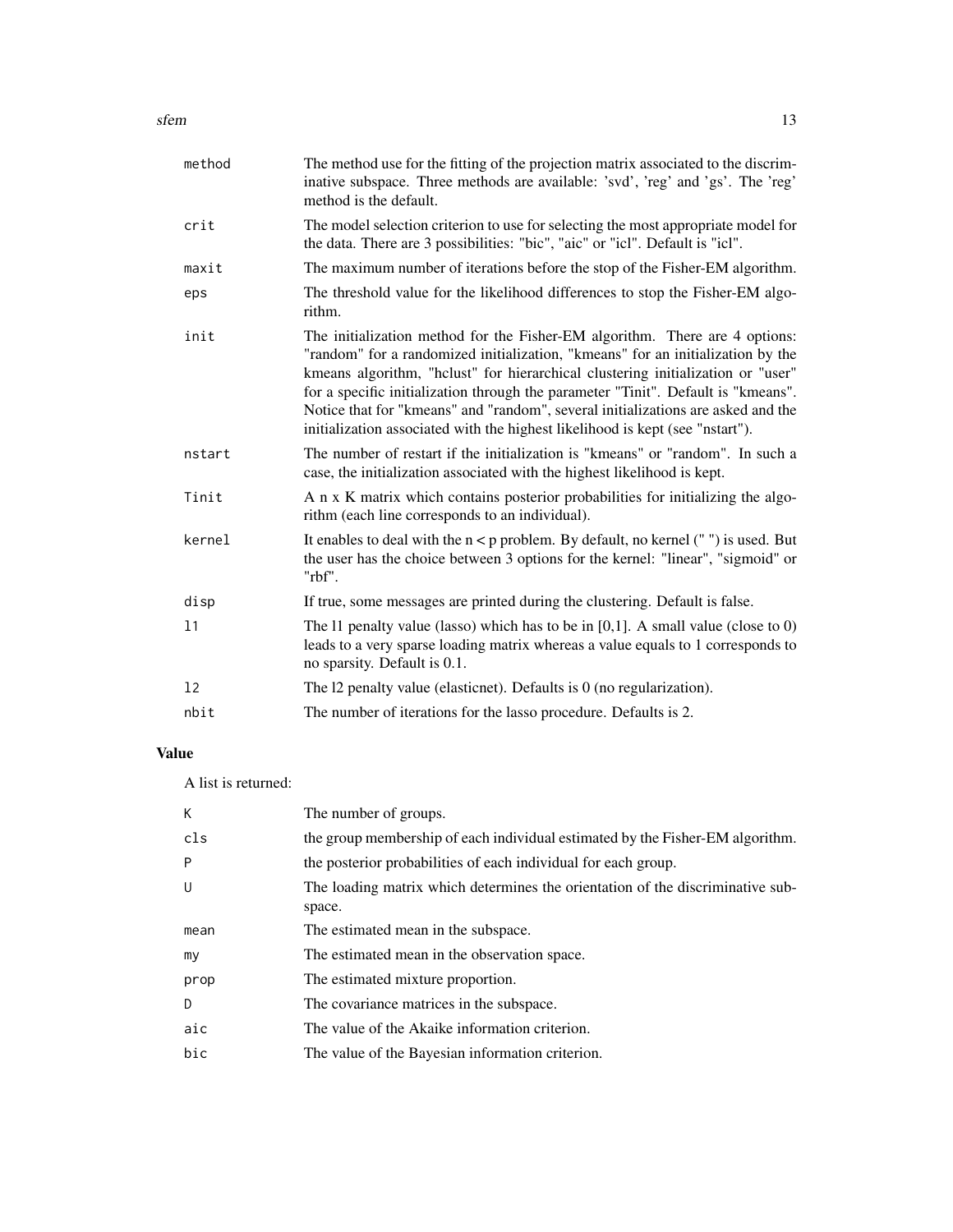<span id="page-13-0"></span>

| icl    | The value of the integrated completed likelihood criterion.                   |
|--------|-------------------------------------------------------------------------------|
| loglik | The log-likelihood values computed at each iteration of the FEM algorithm.    |
| 11     | the log-likelihood value obtained at the last iteration of the FEM algorithm. |
| method | The method used.                                                              |
| call   | The call of the function.                                                     |
| plot   | Some information to pass to the plot. fem function.                           |
| crit   | The model selction criterion used.                                            |
| 11     | The 11 value.                                                                 |
| 12     | The 12 value.                                                                 |

#### Author(s)

Charles Bouveyron and Camille Brunet

#### References

Charles Bouveyron and Camille Brunet (2012), Simultaneous model-based clustering and visualization in the Fisher discriminative subspace, Statistics and Computing, 22(1), 301-324 <doi:10.1007/s11222- 011-9249-9>.

Charles Bouveyron and Camille Brunet (2014), "Discriminative variable selection for clustering with the sparse Fisher-EM algorithm", Computational Statistics, vol. 29(3-4), pp. 489-513 <10.1007/s00180-013-0433-6>.

#### See Also

fem, plot.fem, fem.ari, summary.fem

#### Examples

```
data(iris)
res = sfem(iris[,-5],K=3,model='DkBk',l1=seq(.01,.3,.05))
res
plot(res)
fem.ari(res,as.numeric(iris[,5]))
```
simu\_bfem *Experimental setting of the chapter BFEM*

#### Description

Experimental setting of the chapter BFEM

#### Usage

```
sim_bfem(n, which = "Chang1983", ...)
```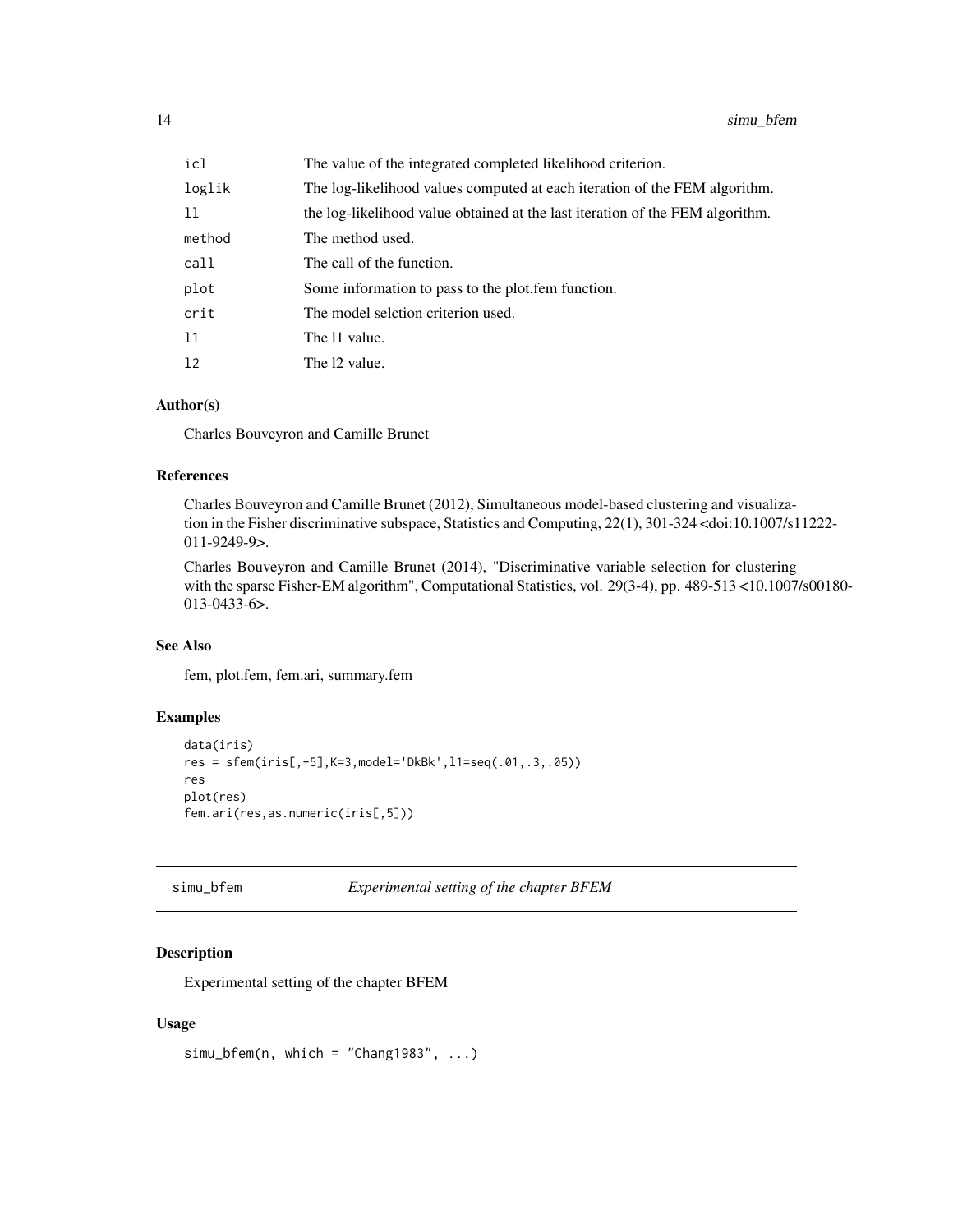#### simu\_bfem 15

#### Arguments

| n     | Number of observations                                                                                                                                                                                                |
|-------|-----------------------------------------------------------------------------------------------------------------------------------------------------------------------------------------------------------------------|
| which | Type of simulation, either:                                                                                                                                                                                           |
|       | • "Chang1983" - Simulate the dataset of Chang's (1983) paper : a mixture of<br>2 Gaussian with in dimension $p=15$ .                                                                                                  |
|       | • "section4.2" - Experimental setting of Section 4.2: DLM model in dimen-<br>sion $p$ with $d=2$ and $K=3$ , with noisy dimensions.                                                                                   |
|       | • "section4.3" - Experimental setting of Section 4.3: Same as "section4.2"<br>except the noise is expressed in term of signal-to-noise ration (decibels).                                                             |
|       | Additional param controlling the simulation                                                                                                                                                                           |
|       | • p - The desired observed space dimension, the latent dimension is kept fixed<br>to d=2 and noisy Gaussian dimensions are added (useless for "Chang1983")<br>• noise (for "section4.2" only) - Variance of the noise |
|       | • snr (for "section4.3" only) - Signal-to-noise ratio (in decibels) represent-                                                                                                                                        |
|       | ing the ratio of signal and noise variances in logarithmic scale. The greater<br>snr, the smaller noise variance.                                                                                                     |

#### Value

A list with slots

- Y The simulated data.
- cls The true clustering.

#### Examples

```
n = 300
# Chang's 1983 setting
sim = simu_bfem(n = n, which = "Chang1983")# Section 4.2 setting
p = 25noise = 1
simu = simu_bfem(n, which = "section4.2", p = p, noise = noise)
# Section4.3 setting
snr = 3 # noise variance is 2 times smaller than that of the signal.
simu = simu_bfem(n, which = "section4.3", snr = 10)
```